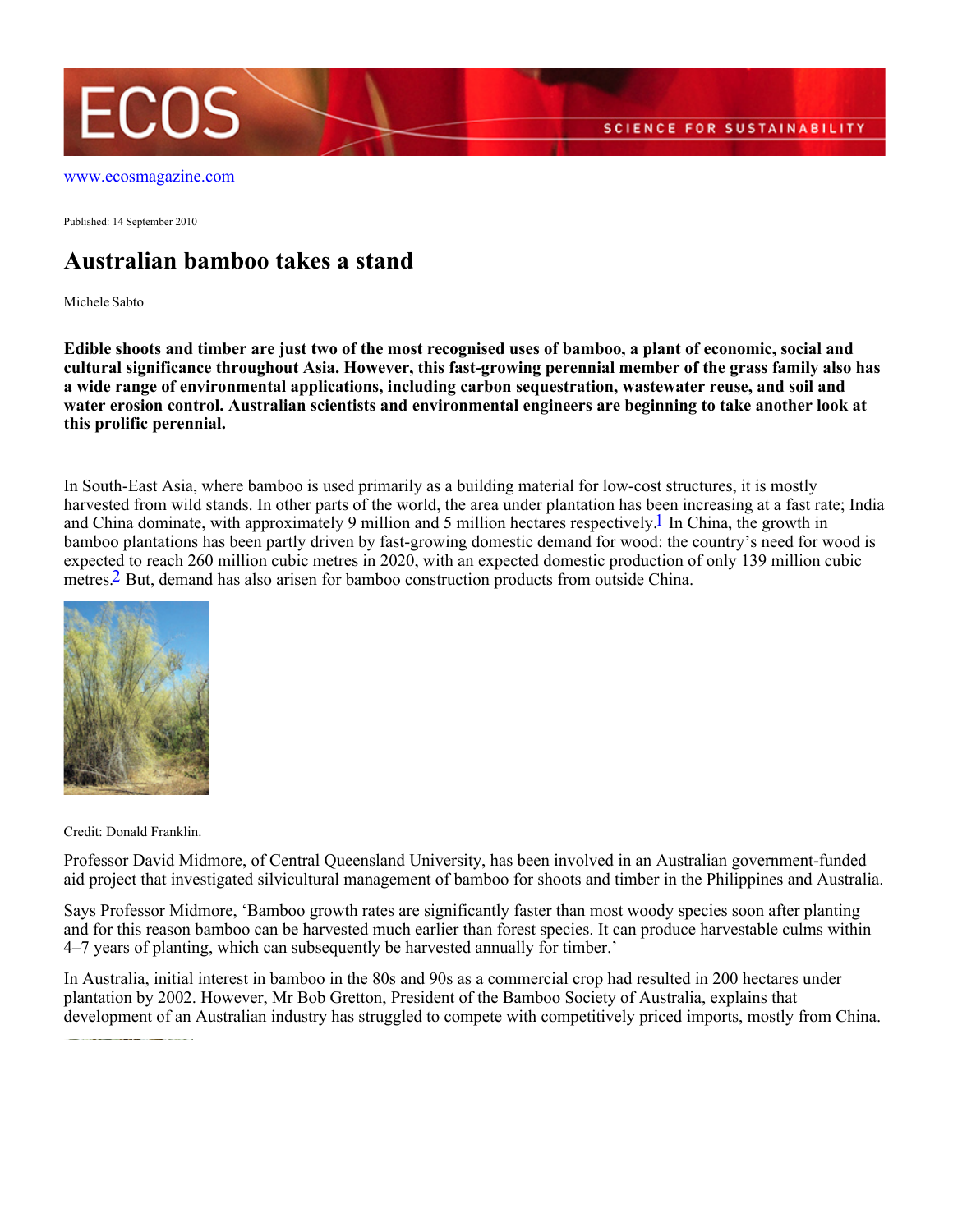

Credit: Donald Franklin

'In the late 1990s Australian bamboo growers planted commercial areas of Dendrocalmus asper, Bambusa oldhamii, Dendrocalamus latiflorus and a couple of other species for shoots,' he says. 'However, shoots are being imported at about anything between \$2.50 and \$4.50 a kilo and it is hard for Australian producers to compete.'

A small number of growers have found niche markets in the supply of fresh shoots to the restaurant market. Hans Erken, who runs a business called Earthcare, is an example. He sends the fresh shoots in the early season straight down to restaurants in Sydney.

Competitively priced imports have also hampered Australian growers interested in supplying bamboo for timber. Other barriers to commercialisation include high labour costs.



Credit: Donald Franklin

'There are some aspects of bamboo growing that are less like a plantation and more like a horticulture project, so that increases the cost, as against a tree plantation', says Mr Gretton.

Bamboos require summer water, and (edible) shoot production has a high water demand. This poses problems when water supply is affected by dry conditions. Professor Midmore and Mr Mark Traynor, of the Northern Territory Department of Primary Industries, investigated the ability of bamboo to continue to produce biomass under dry conditions, trialling practices designed to capitalise on this feature.  $\frac{3}{3}$  They identified management strategies with the potential to allow for both shoot and culm production under seasonally dry conditions, including strategic irrigation and thinning regimes. Factors found to affect shoot and culm yields included the number of culms of different ages in each stand and the age of culms at harvesting.

Professor Midmore and other scientists, such as Dr Jeff Parr of Southern Cross University, point out that in addition to the wide range of human uses, bamboo may also provide a variety of potential ecosystem services, including erosion control. Bamboo has an extensive fibrous root system, and new culms are produced from underground rhizomes. This means that harvesting can occur without significant disturbance to the ground or even the dense leaf litter, which also contributes to protecting the soil from wind and rain events. The thick leaf litter produced by bamboo also collects and conserves moisture. Bamboo has been extensively used in South America, China and India for remediation and protection of degraded landscapes.

Dr Parr has been investigating the potential for soil organic carbon sequestration by bamboo leaf litter in collaboration with researchers from the Fujian Academy of Forestry Sciences in south-east China.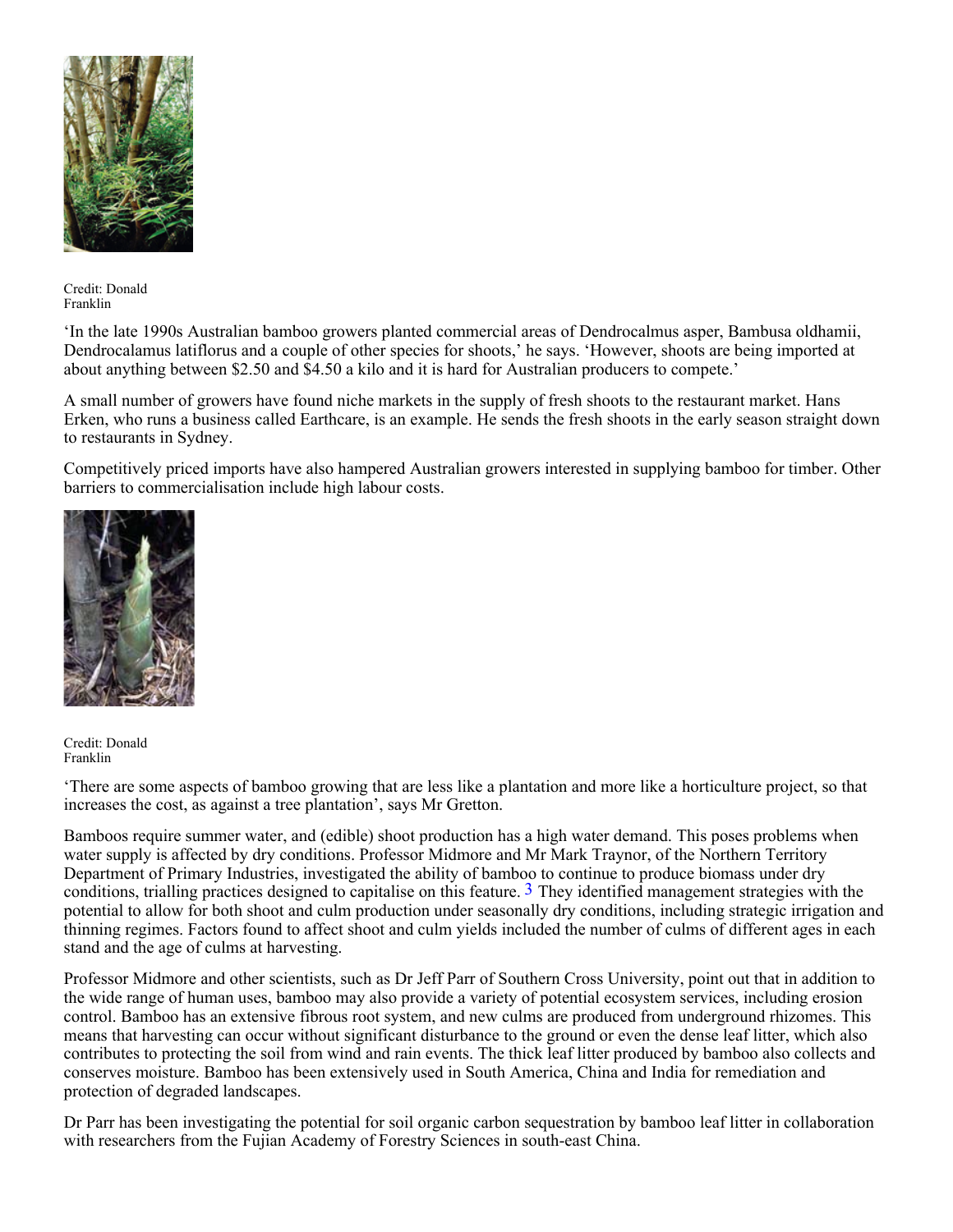'All bamboo leaves a prolific amount of leaf litter on the ground, and we've been looking at the leaf litter because the rest is often harvested,' says Dr Parr. He explains that the Chinese are interested in this research.



## Credit: Jeff Parr

'A lot of bamboo in China is economic bamboo that is used for the production of lots of things, from flooring to clothing. They are interested in the sustainable harvest and use of bamboo, and at the same time are interested in what it's doing in the way of locking up carbon. They're interested in carbon trading,' he says.

According to Dr Parr, leaf litter is often overlooked in carbon inventories. This is significant, because he says that it is mainly the phytoliths, or plantstones, produced in the epidermal cells of a plant's leaf, sheath and stem that are good at occluding carbon. Phytoliths form as microscopic silica grains in the leaves and stems of many plant species (see Ecos Issue 145). They are particularly prolific in grasses such as bamboo species, and become incorporated into the soil matrix during decomposition of leaf matter. In a paper published in Global Change Biology, Parr and his co-researchers state that 'relative to the other soil organic carbon fractions that decompose over a much shorter time scale, the carbon occluded in phytoliths is highly resistant against decomposition'. 4

## **Bamboo flowering wave remains a basic biological mystery**

Australia has three native species of bamboo, all of which grow in northern Australia. One of these is *Bambusa arnhemica*, which is found in the top end of the Northern Territory. Its edible shoots are harvested in the wild under a permit system.

Between 1996 and 2002, an event occurred that was of intense interest to botanists and bamboo afficionados. A wave of synchronous flowering occurred, with a succession of stands flowering in successive years. Although some bamboo species flower annually, many do not flower at all until the end of their lives. Some of these 'semelparous' species flower and die synchronously, and in spatio-temporal waves, such as happened with *Bambusa arnhemica*. How this works remains a biological mystery.

More information

Franklin DC (2004). Synchrony and asynchrony: observations and hypotheses for the flowering wave in a long-lived semelparous bamboo. *Journal of Biogeography* 31, 773–786.

## **Bamboos for effluent reuse**